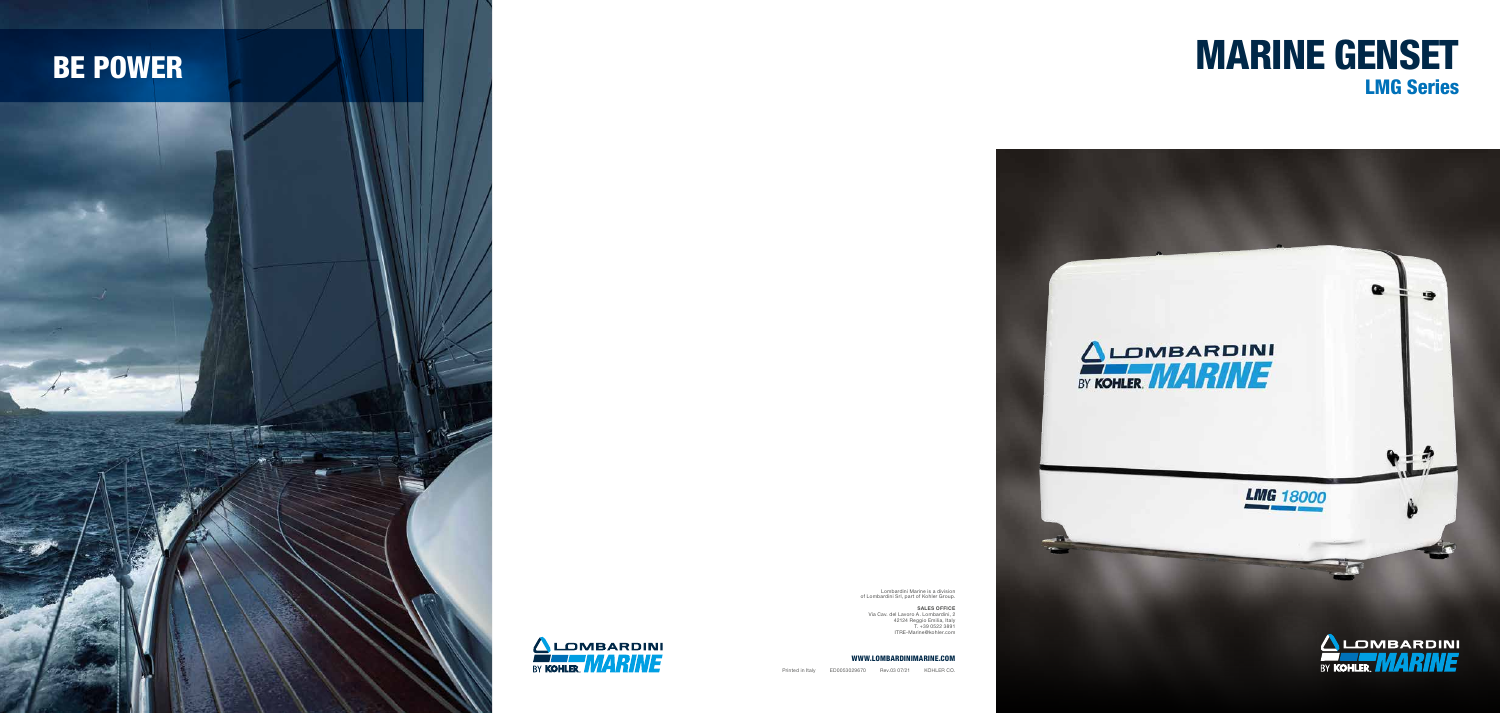#### MAINTENANCE

To simplify its maintenance, controls and engine parts that require routine maintenance have been placed on one side of the genset. Thus, only one side of the canopy will be removed for maintenance operations.

### NOISELESS ENERGY

The shield, built in fiberglass with neoprene clothing and cavity, significantly reduces the noise.

#### EASY INSTALLATION

The genset is supplied with pre-mounted external rubber mounts. Special openings and plugs have been placed in the housing for the electrical cable, sea water pipes and exhaust.



### AUTOMATIC SAFETY STOP

To avoid serious damage to the engine, a special safety shutdown device stops the engine in case of overload, high temperature of the water cooling or low oil pressure.

### INCLINATION

When the boat sails heeled, the

genset keeps on working in order to guarantee the necessary power to the electrical equipment on board. The genset works constantly with lateral or longitudinal inclination of 25° and intermittently with 30°.

#### SERVICE NETWORK

Lombardini Marine relies on a dealer and network that covers Europe and the rest of the world wherever pleasure boats operate. An efficient spare parts department ships parts and accessories worldwide.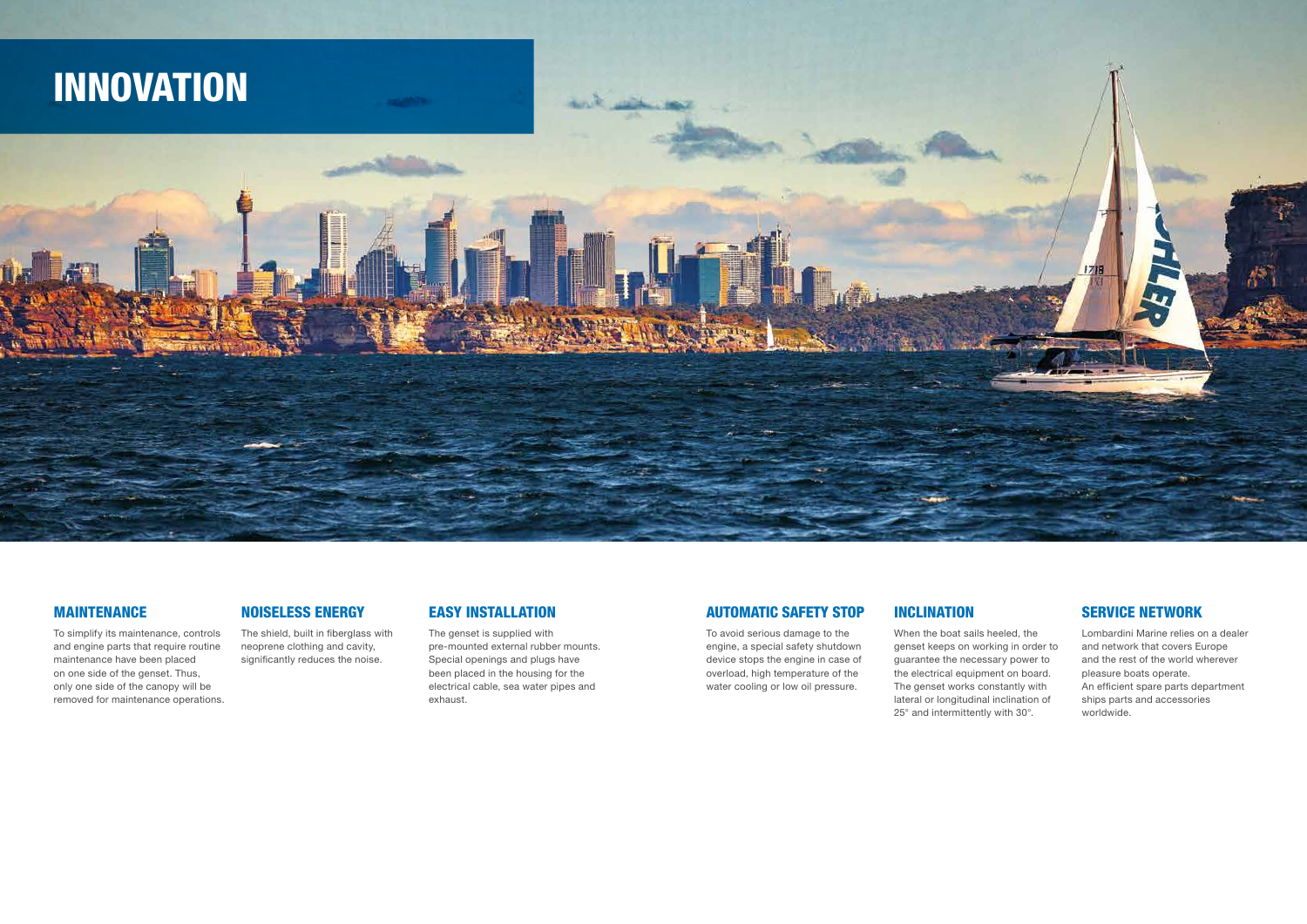### ENGINE

The LMG 4000/6000 are equipped with the Lombardini 15 LD, single-cylinder, 4-stroke diesel engine, known for its compactness and lightness given by the crankcase and cylinder head in aluminium and the air cooling system.

### ALTERNATOR

On models LMG 4000/6000 the alternator is a syncronous type with the windings on the stator and no brushes. The wave shape allows the safe utilization of the most sophisticated electronic equipment and a good input to the battery charger.

### **COOLING**

A feature of the LMG 4000/6000 gensets is the airwater cooling system with radiator. The sea water cools the oil as well as the external walls of the alternator stator and the inlet air cooling system.

### REMOTE CONTROL DASHBOARD

The genset is supplied with a 10 meter-long plug-in cable remote control dashboard. An automatic shutdown operates in case of oil pressure and water temperature failure; warning lights indicate high water temperature and low oil pressure. The display indicates output voltage, output current, engine battery low voltage and runtime hours. An additional control dashboard is available upon request.

### LMG 4000/6000 LMG 4000

### **DATA**







| <b>Model</b>                            | <b>LMG 4000</b>           |
|-----------------------------------------|---------------------------|
| CONTINUOUS MECHANICAL POWER @ 3000* RPM | 4 kVA / 3.2 kW            |
| VOLTAGE*<br>Performance                 | Single phase 230V - 50 Hz |
| CONTINUOUS MECHANICAL POWER @ 3600* RPM | 4 kVA / 3.2 kW            |
| VOLTAGE*                                | Single phase 120V - 60 Hz |

\*Power curve - ISO 3046 - IFN

## LMG 6000



|                                         | <b>LMG 6000</b>           |
|-----------------------------------------|---------------------------|
| CONTINUOUS MECHANICAL POWER @ 3000* RPM | 6 kVA / 5 kW              |
| VOLTAGE*                                | Single phase 230V - 50 Hz |
| CONTINUOUS MECHANICAL POWER @ 3600* RPM | 6 kVA / 5 kW              |
| VOLTAGE*                                | Single phase 120V - 60 Hz |



### DATA

\*Power curve - ISO 3046 - IFN